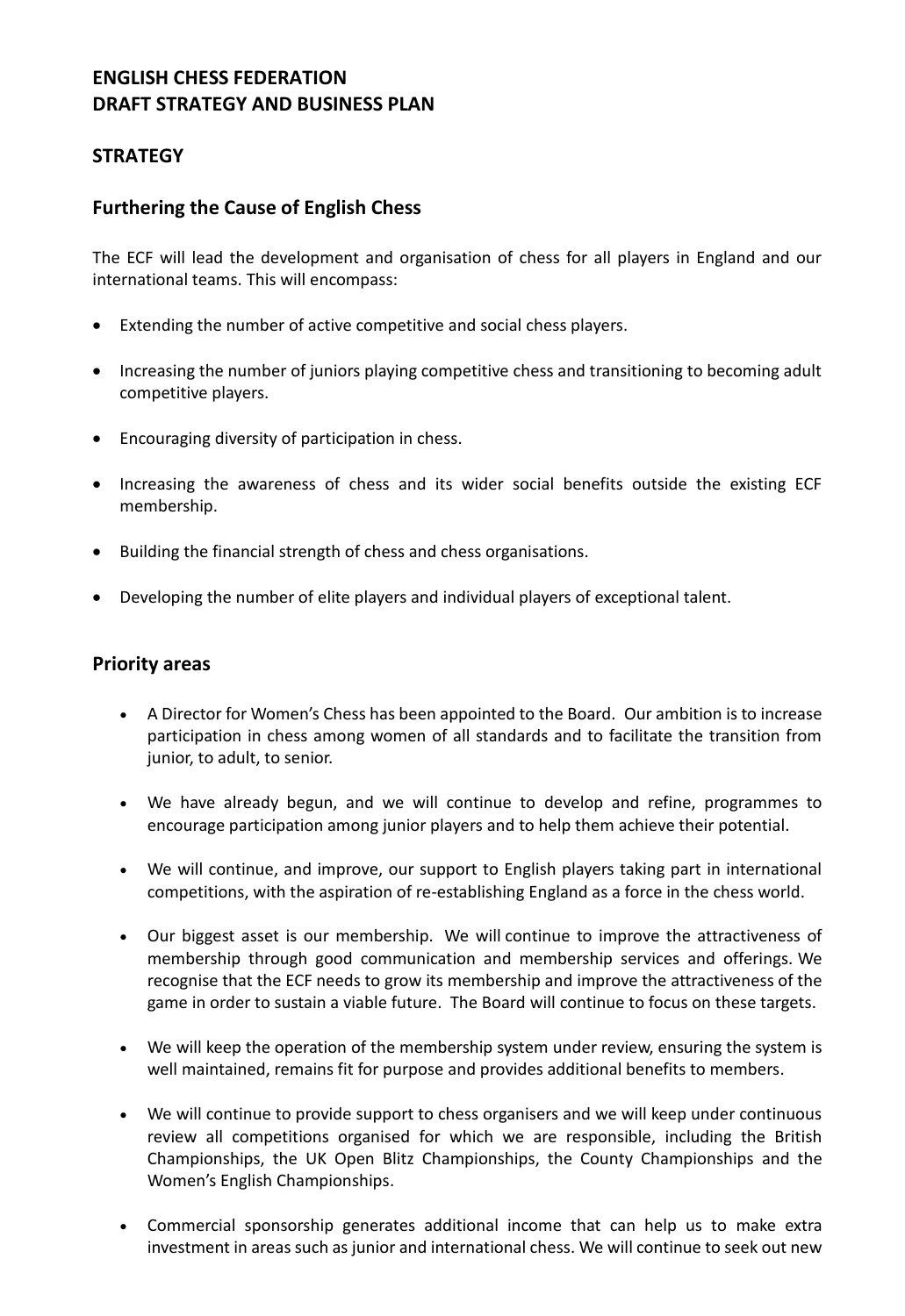sponsorship opportunities and build on our relationship with existing sponsors, and support them to build their brands.

- We will actively engage with other chess organisations in England and elsewhere to improve coordination, efficiency and knowledge-sharing across English chess.
- We will develop a set of key performance indicators in order to be able to monitor our progress against our objectives.

### **Business Planning**

The Board will produce an annual business plan. That will set out how we propose to deliver the priorities set out in this statement. As part of the business planning process we will refine our strategic intentions and financial planning in consultation with Council and in accordance with prevailing circumstances.

## **The Board**

Directors will work collegiately both within the Board and with other chess organisations. We will encourage a culture where we actively invite comment and feedback. We will ensure our governance processes and constitutional structure are effective and fit for purpose.

## **Funding**

Our core activities will continue to be funded through membership fees. We will use sponsorship and donations/bequests to support developmental projects and initiatives, ensuring that sponsors' own objectives are addressed, and not as a substitute for core activity funding.

### **Office**

We are committed to maintaining the central functions of an ECF Office. The Office endeavours to provide a high quality and efficient service to ECF members and other chess organisations, and gives support to ECF directors and officials as required. Staff will be offered opportunities for professional development on an individual basis.

### **Communications**

Initiatives such as the introduction of a monthly e-newsletter and press releases, an overhaul of the website and direct emailing of members and Council where required have helped to improve communication to members. We want stronger partnerships with chess players and chess organisations, and so will continue to develop communications across a range of platforms and seek greater engagement with members to help shape our policies and plans.

### **BUSINESS PLAN**

### **Finance**

Objective: Support the overall objectives of the English Chess Federation and the agreed plans of the Executive Directors.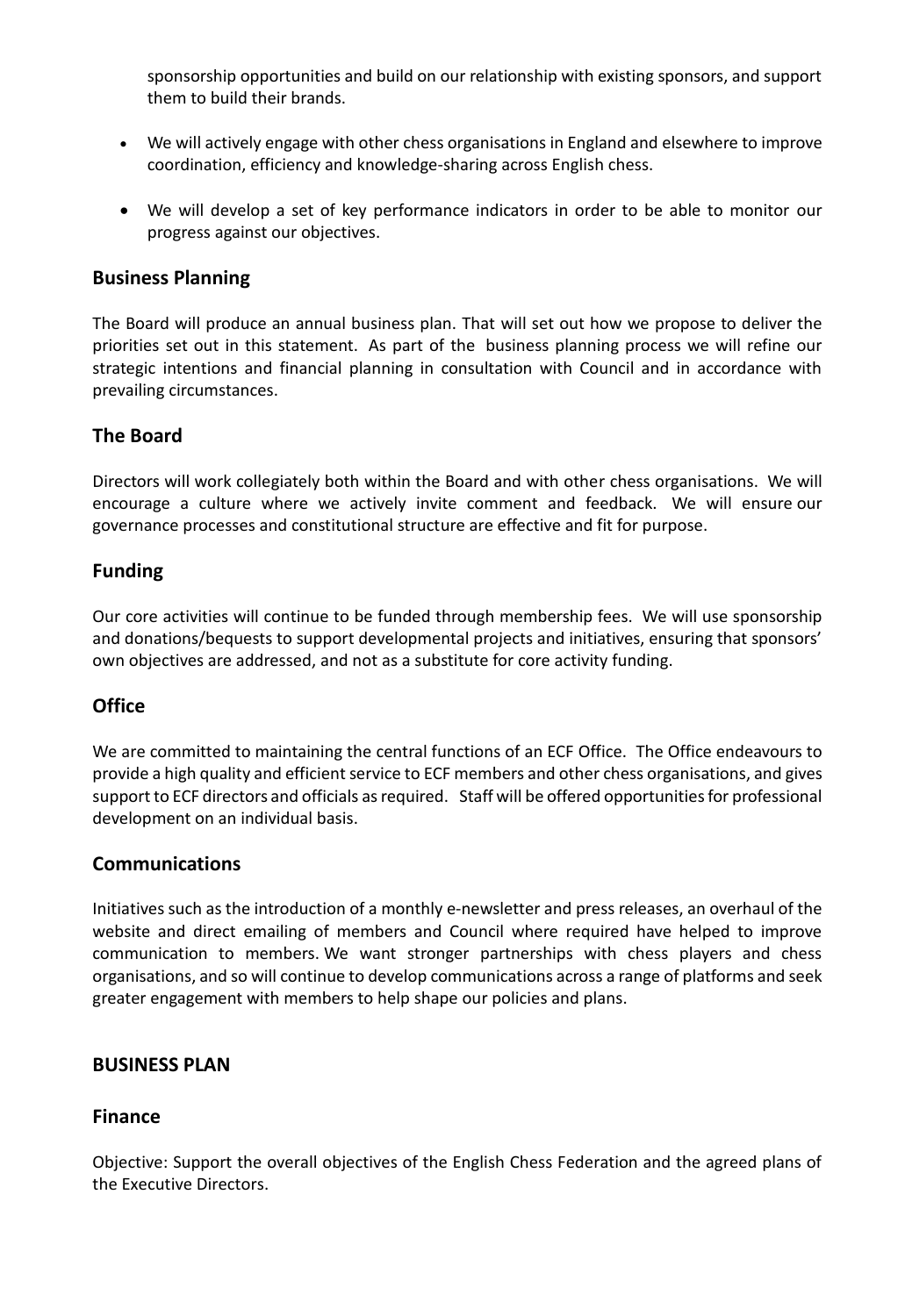- Grow income in such a way as to enable the Board's plans to be achieved, taking into account funds received from donations, sponsorship and other sources.
- Use membership income to fund ongoing operational expenditure, using sponsorship, bequests and donations for new initiatives and developments.
- Maintain a reserve of £100,000 over the five year planning cycle.
- Seek to achieve an annual break-even financial position over the five year planning cycle.
- Ensure that all finance activities are performed efficiently and effectively.
- Ensure accounting records and accounts are maintained in a timely manner.
- Simplify the overall financial structure consolidating funds into the ECF and the Chess Trust. This will remove the requirements for the active use of the BCF, Chess Centre Ltd and the Permanent Invested Fund.
- Introduce a direct debit facility for the membership scheme in 2018/19.
- Improve the presentation of finance information to directors and to members.

#### **Governance**

Objective: Ensure that the ECF's governance processes and constitutional structure are effective and fit for purpose.

- Continue to review compliance with most appropriate governance practice.
- Undertake a detailed review of the articles of association.

#### **Junior**

Objective: Improve participation levels in and the profile of junior chess in England and reverse the current rate of attrition in the transition to adulthood.

- Continue to develop the ECF Chess Academy as the development route of choice for our top juniors.
- Support the Chess Trust as it continues to develop its Accelerator Programme for our elite junior players.
- Encourage junior chess organisations' activities in England and promote the development of collaborative working.
- Understand why so many girls stop playing chess in school and put in place actions accordingly, liaising closely with the Director of Women's Chess and junior organisers.
- Address the core issues which make girls stop playing when they go to secondary school, liaising closely with the Director of Women's Chess and junior organisers.
- Identify and use sponsorship money to improve the quality of support to junior players.
- Develop competitive chess in schools with a particular emphasis on those pupils aged over 11.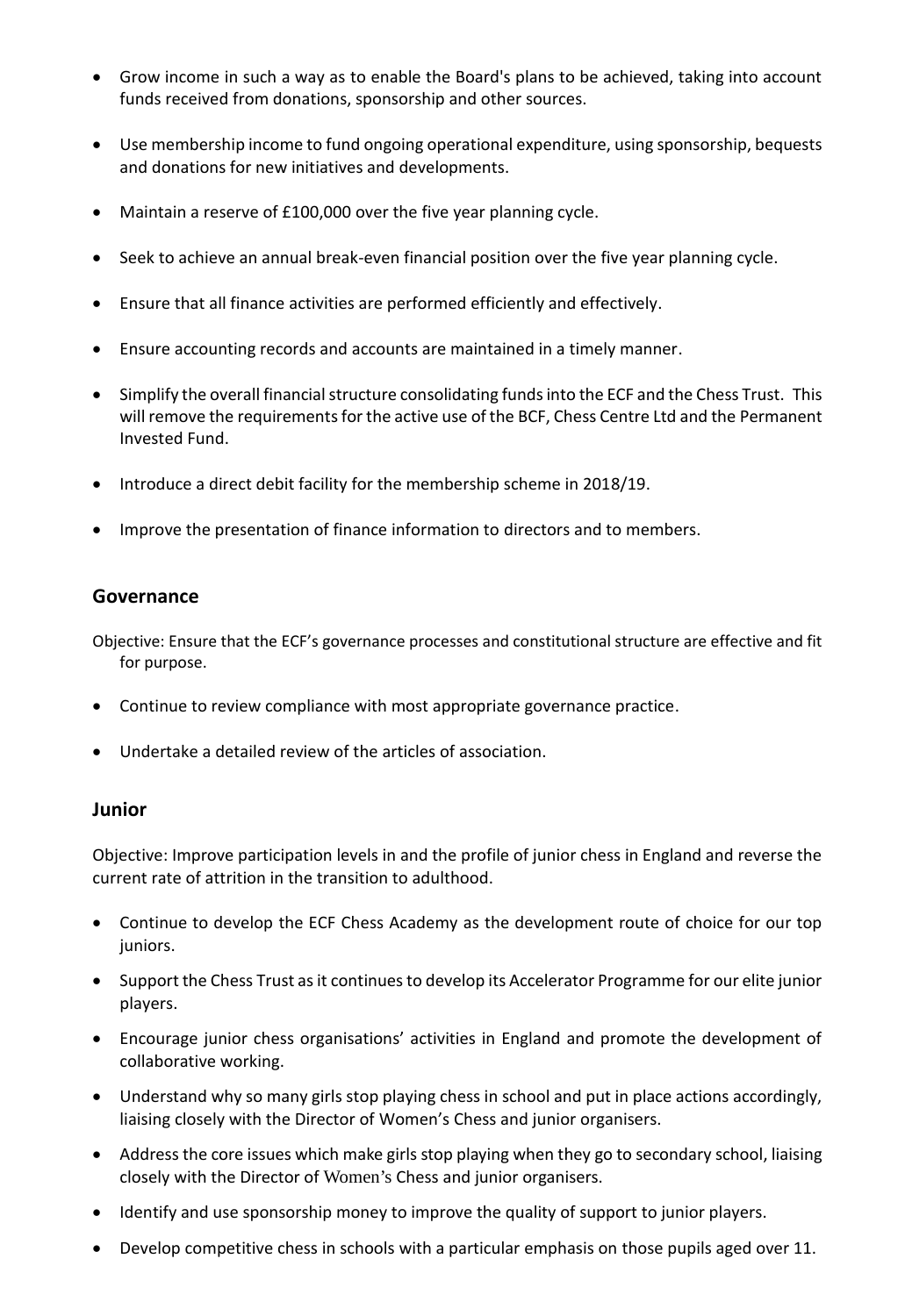- Develop chess playing opportunities that encourage girls to continue playing chess in adulthood.
- Encourage adult chess clubs and leagues to integrate, support and develop junior players.
- Review and improve junior financial management processes.
- Identify and work with top junior players to increase participation in non-ECF events such as FIDE tournaments.

#### **Women**

Objective: Improve participation levels in and the profile of women's chess in England.

- Increase participation in the English Women's Championship.
- Work with independent organisers to increase female participation in non-ECF events such as FIDE rated events.
- Increase the profile of women's chess so that girls/teenagers/women have something to aspire to.
- Reach out to non-chess women's organisations to encourage female take-up of and participation in chess.

#### **Home**

Objective: Support the Board in its goal of increasing the perceived added value that the ECF provides to its members.

- Continue the roll-out of the new League Management System.
- Keep the format of competitions organised by the ECF, in particular the British Chess Championships, the County Championships and the National Club Championships, under review.
- Develop official ECF internet events.
- Provide more effective support and advice from the ECF to independent event organisers.
- Upgrade the website and increase use of social media.

### **Membership**

Objective: Oversee the operation of the membership system and ensure that it is maintained and improved as necessary.

- Improve communication to and facilities for consultation with corporate and individual members.
- Improve the documentation of the requirements for the administration of membership and of the operation of the new system.
- Identify selling points which might make membership attractive to individuals who are not themselves competitive players in order to increase the ECF's potential membership base.
- Move to monthly grading once the investigation into detailed requirements (currently in progress) is completed.